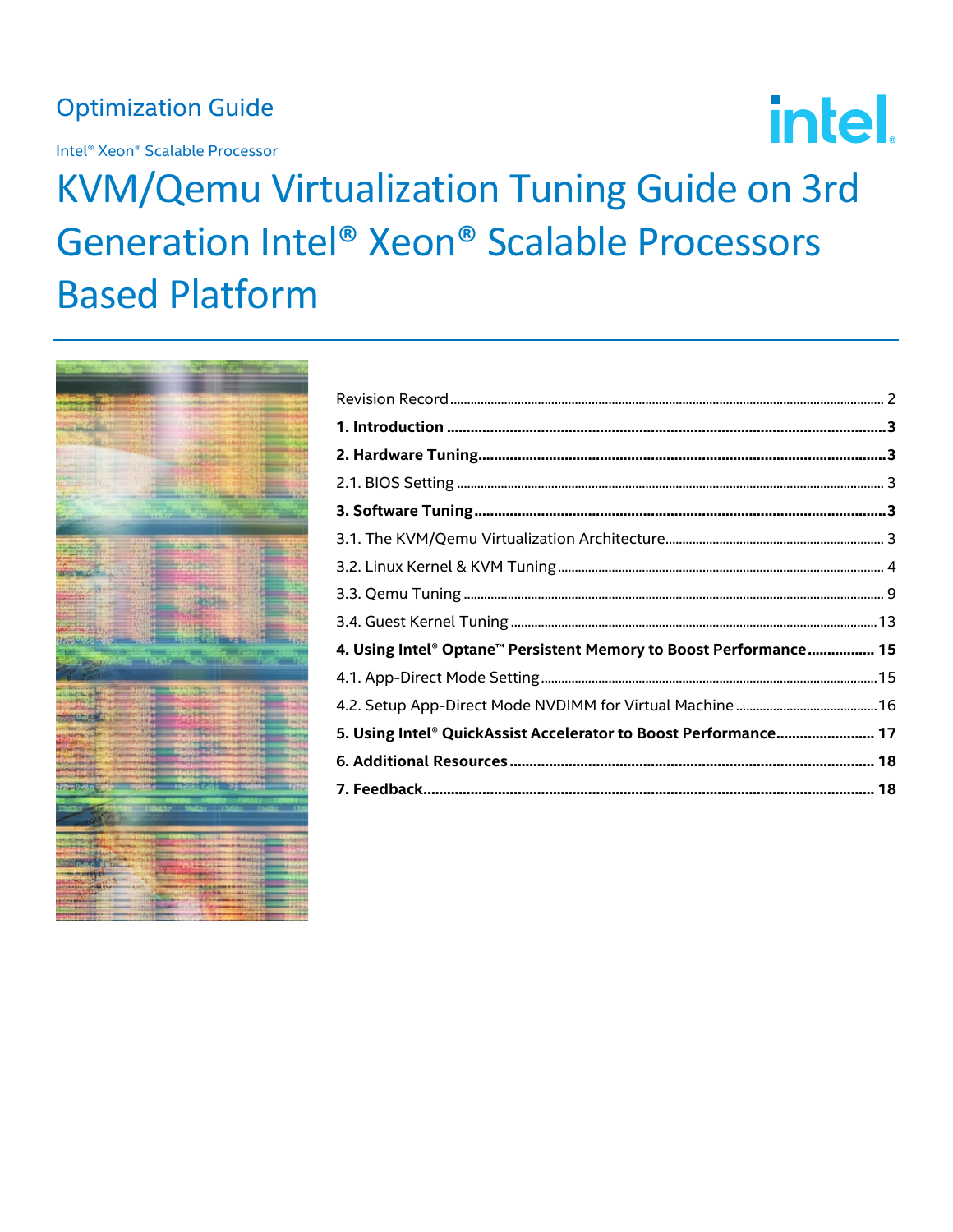## Revision Record

<span id="page-1-0"></span>

| Date       | Rev. | <b>Description</b> |
|------------|------|--------------------|
| 08/06/2021 | 1.0  | Initial Release    |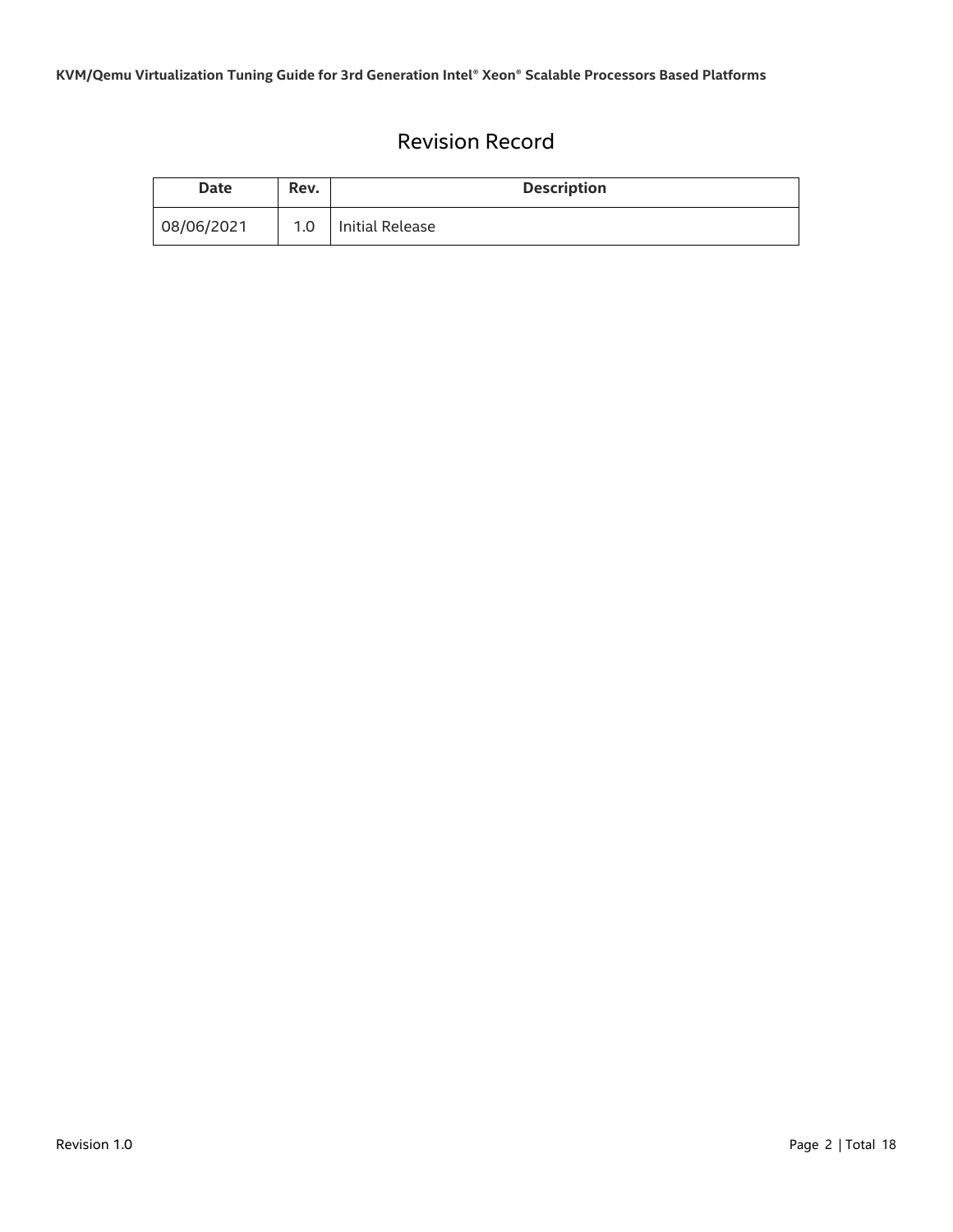## <span id="page-2-0"></span>1. Introduction

KVM/Qemu Virtualization is the foundational technology and the major use scenario in cloud environment. This guide is targeted towards cloud administrators or users who deploy KVM/Qemu solutions and want to achieve best performance results on 3<sup>rd</sup> Generation Intel® Xeon® Scalable Processor based platforms. This guide assumes that the audience has general knowledge of the Linux Operating System and KVM/Qemu based virtualization. This guide aims to help the reader to get the best virtualization performance on 3<sup>rd</sup> Generation Intel Xeon Scalable Processor based platforms. However, please note that we rely on the users to carefully consider these settings for their specific scenarios.

## <span id="page-2-1"></span>2. Hardware Tuning

Hardware configuration and settings play an important role regarding performance. 3<sup>rd</sup> Gen Intel Xeon Scalable Processors support up to 40 cores, up to 6TB of System Memory, and up to 8 memory channels per socket. In general, the more CPU cores and the more memory in the system, the more virtual machines the system can support. CPU frequency is another critical factor to consider. The faster the frequency, the shorter time it takes to execute a typical workload. Please use historical data to estimate peak time requirements, for example, how many concurrent virtual machines and virtual CPUs the system commits to meet the service level agreements (SLA). This will help users to determine the number of CPU cores the system requires.

### <span id="page-2-2"></span>2.1. BIOS Setting

Besides the CPU core number and the size of the System Memory, the following BIOS settings also have impacts on the virtual machine performance. Please note that these BIOS setting are trying to achieve best performance, it may cost more power. It may be desirable to adjust some of the settings for balanced performance results according to actual requirements and workloads.

| <b>Configuration Item</b>                                                                           | <b>Recommended Value</b> |
|-----------------------------------------------------------------------------------------------------|--------------------------|
| Advanced/Processor Configuration/Intel(R) Virtualization Technology                                 | Enabled                  |
| Advanced/PCI Configuration/Integrated IO Configuration/Intel® VT for Directed I/O                   | Enabled                  |
| Advanced/Processor Configuration/Intel(R) Hyper-Threading Tech                                      | Enabled                  |
| Advanced/Memory Configuration/Memory RAS and Performance Configuration/NUMA optimized               | Enabled                  |
| Advanced/Power & Performance/CPU Power and Performance Policy                                       | Performance              |
| Advanced/Power & Performance/CPU P State Control/CPU P State Control/Enhanced Intel SpeedStep® Tech | Enabled                  |
| Advanced/Power & Performance/CPU P State Control/CPU P State Control/Intel® Turbo Boost Technology  | Enabled                  |
| Advanced/Power & Performance/CPU P State Control/CPU P State Control/Energy Efficient Turbo         | <b>Disabled</b>          |
| Advanced/Power & Performance/Hardware P States                                                      | Native Mode              |
| Advanced/Power & Performance/CPU C State Control/C1E                                                | Disabled                 |
| Advanced/Power & Performance/CPU C State Control/Processor C6                                       | Disabled                 |

## <span id="page-2-3"></span>3. Software Tuning

## <span id="page-2-4"></span>3.1. The KVM/Qemu Virtualization Architecture

The following picture shows the KVM/Qemu Virtualization architecture based on 3<sup>rd</sup> Generation Intel Xeon platform.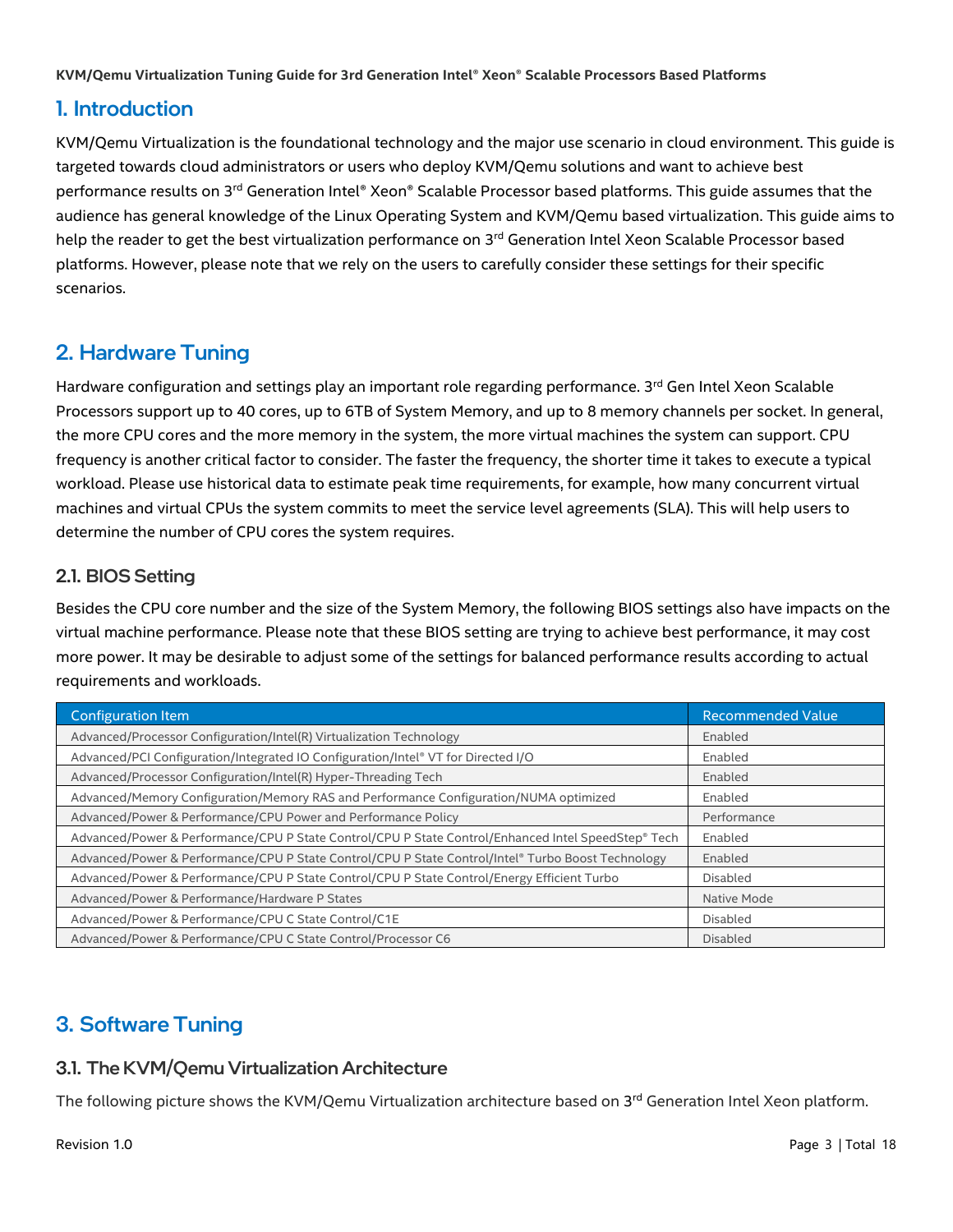

3<sup>rd</sup> Generation Intel Xeon Scalable Processor provides latest VT-x and VT-d hardware virtualization technologies. KVM is a Linux kernel module which acts as the kernel part of the hypervisor for the VMs. Each VM is run within a separate Qemu, which is a host user mode process. It is the user land part of the hypervisor for the VM.

This guide, if not mentioned specifically, assumes using Linux 5.12 and Qemu 6.0.0.

#### <span id="page-3-0"></span>3.2. Linux Kernel & KVM Tuning

There are many aspects in the Linux Kernel and KVM kernel module that can be tuned to achieve best performance.

#### 3.2.1. NUMA Affinity

In NUMA system, the CPU accessing different memory portion may have different cost. When it accesses memory that doesn't locate within its own NUMA node, aka, remote memory, data must be transferred over the NUMA connection, which will need extra time cost than accessing local memory.

To achieve best performance, it is critical to run virtual machine with the correct CPU affinity, memory affinity and IRQ affinity, especially for memory intensive workloads.

#### **Identify System NUMA Configuration**

We can use numactl to identify system NUMA configuration. Here is an example:

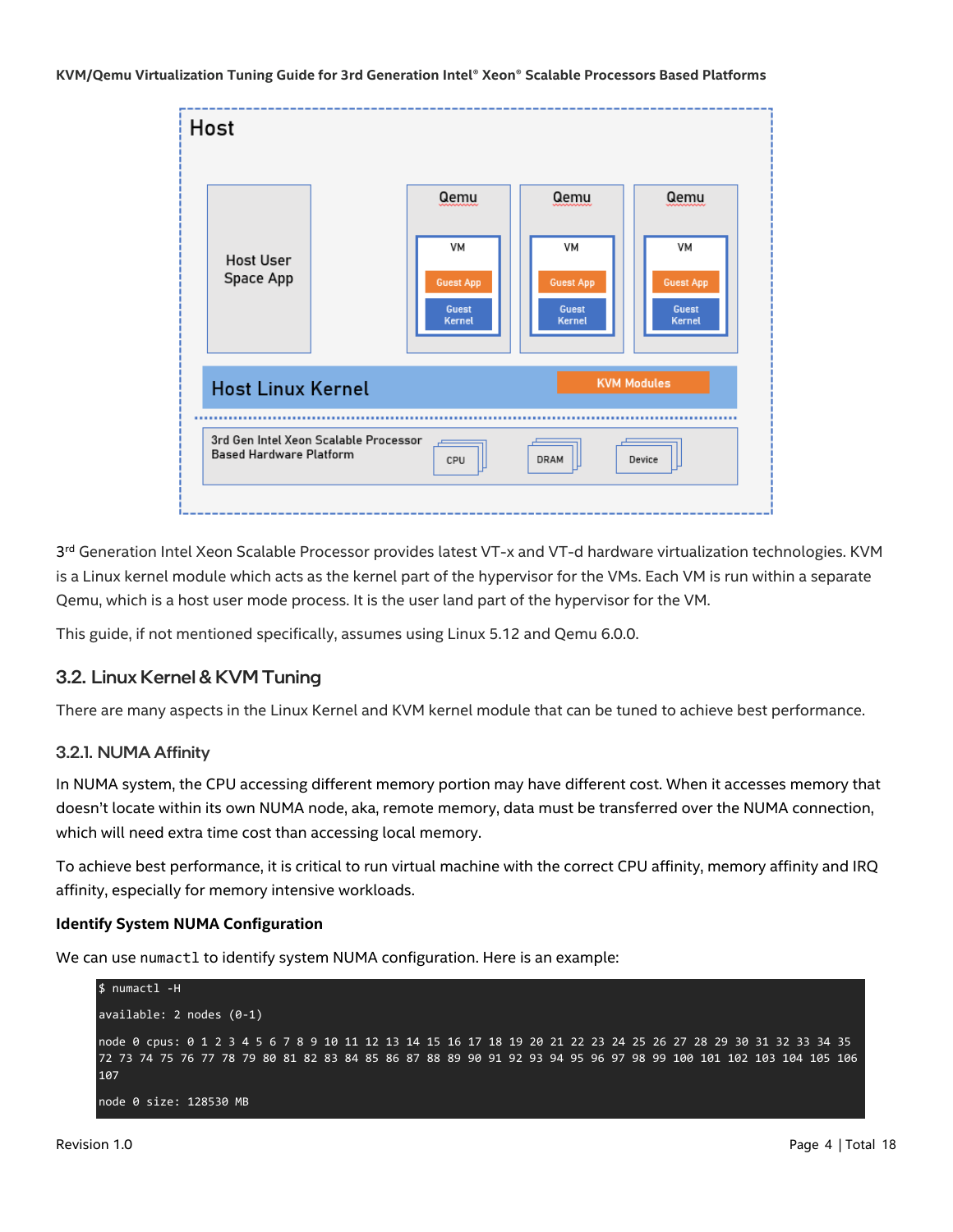

#### **Automatic NUMA Balancing vs. Manual NUMA Configuration**

Automatic NUMA Balancing is a Linux Kernel feature that tries to dynamically move application process closer to the memory they access. It is enabled by default. In virtualization environment, automatic NUMA balancing is usually preferrable if there is no passthrough device assigned to the Virtual Machine (VM). Otherwise, manual NUMA specification may achieve better performance. This is because the VM memory is usually pinned by VFIO driver when there is passthrough devices assigned to the VM, thus VM memory cannot be moved across NUMA nodes.

#### **Specify NUMA Node to Run VM**

Using numactl can specify which NUMA node we want to run a VM.

Its option "--membind=<node>" or "-m <node>" will specify to only allocate memory for the VM from specified <node>.

Option "--cpunodebind=<node>" or "-N <node>" will specify to only execute the VM on the CPUs of node <node>

The following example runs a virtual machine at NUMA node 0:

#### # numactl -N 0 -m 0 qemu-system-x86\_64 --enable-kvm -M q35 -smp 4 -m 4G -hda vm.img -vnc :2

#### **IRQ Affinity**

PCI/PCIe devices are also usually located at a specific NUMA node. Binding the IRQs of these devices to the same NUMA node of the virtual machine usually achieves the best performance. If possible, it is desirable to firstly identify which NUMA node a device is located and then binding the virtual machine to the same NUMA node.

The Linux command lstopo can be used to identify which NUMA node a device is located.

On the other hand, for PCI/PCIe devices, its NUMA node can also be identified by command (using 0000:31:00.0 as example):

#### # cat /sys/bus/pci/devices/0000\:31\:00.0/numa\_node

Most NIC devices can identify its NUMA node by this way. For SSD, Non-Volatile Memory Express\* (NVMe\*) or other storage device, its NUMA node can be identified by its host controller.

#### 3.2.2. Processor Frequency

3<sup>rd</sup> Generation Intel Xeon Scalable Processor can be operating at different clock frequency configurations, which is referred to as CPU P-State. Linux Kernel supports CPU performance scaling by the CPUFreq subsystem which include a scaling governor. There are 3 possible settings for the governor.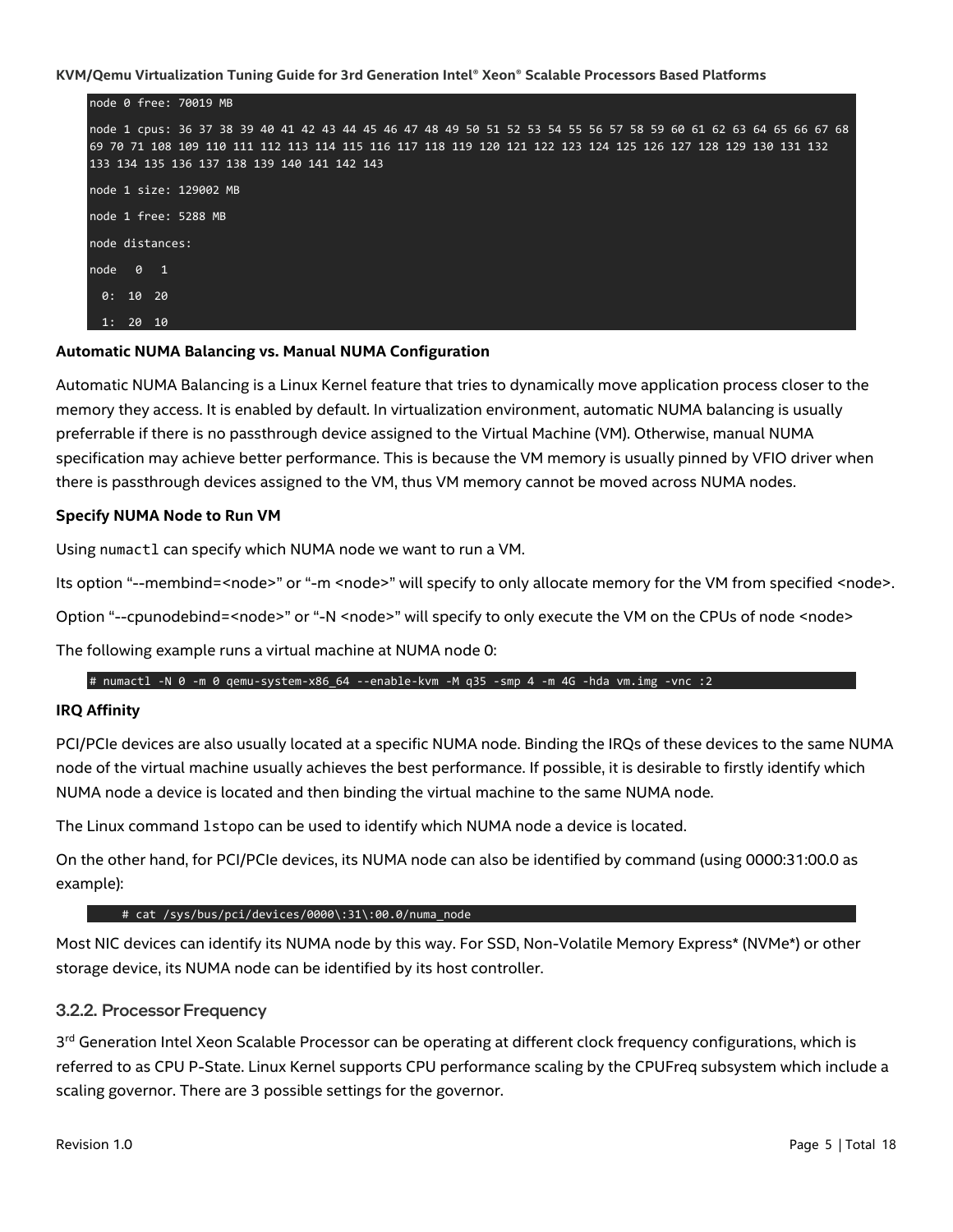| <b>Settings</b> |                                                                                                                                                    |
|-----------------|----------------------------------------------------------------------------------------------------------------------------------------------------|
| Performance     | The CPUfreq governor "performance" sets the CPU statically to the highest frequency within the borders of scaling_min_freq and<br>scaling max freq |
| Powersave       | The CPUfreq governor "powersave" sets the CPU statically to the lowest frequency within the borders of scaling min freq and<br>scaling max freq    |
| Ondemand        | The CPU freq governor "ondemand" sets the CPU frequency depending on the current system load                                                       |

By default, Linux distribution may set the governor to "ondemand" or "powersave". To achieve best performance, it is preferrable to set the governor to "performance".

Using the following commands can set the governor to "performance":



#### 3.2.3. Enable Huge Page

3<sup>rd</sup> Generation Intel Xeon Scalable Processor is capable of using large page size such as 2MB or 1GB pages. For memory access intensive VM workloads, huge page can reduce TLB (Translation Lookaside Buffer) miss significantly, which in turn improves performance significantly.

#### **Static Huge Page**

Using the following commands to statically reserve 8 huge pages with 1G page-size at run time and run virtual machine on the huge page.

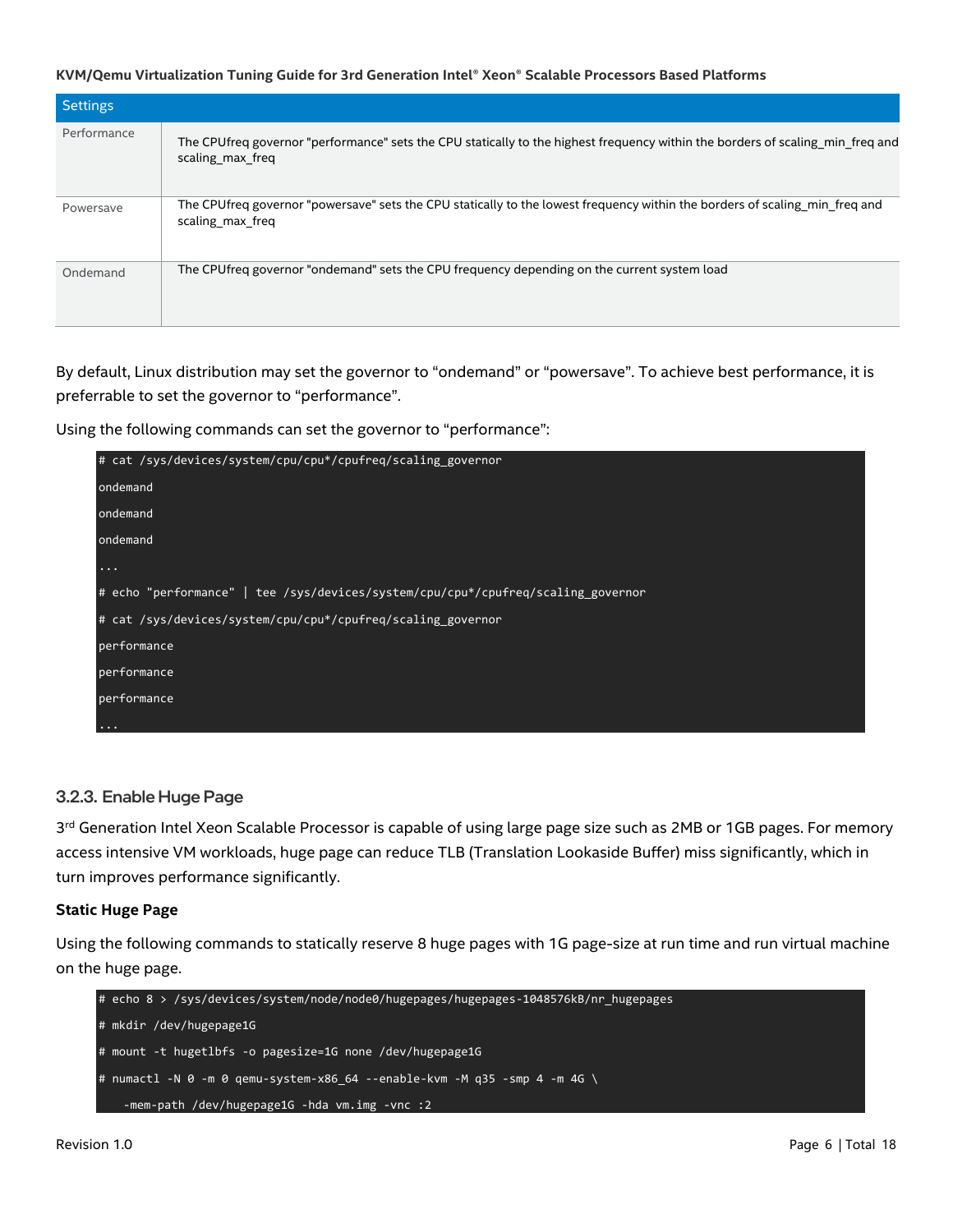For reserving 2MB page-size huge pages, just use the following commands:



#### **Transparent Huge Page**

Static huge page needs to be reserved explicitly, which is not very flexible. Linux kernel also support transparent huge page, with which kernel can dynamically create, allocate, and reclaim huge pages.

Transparent huge page is usually enabled by default, but it can also be enabled by the following command:

# echo always > /sys/kernel/mm/transparent\_hugepage/enabled

There is no specific configuration needed on KVM or Qemu. By default, KVM will automatically use transparent huge page if possible.

#### 3.2.4. Avoid Entering CPU C State

When Linux kernel finds a CPU is idle, it may put the CPU into C state, which saves power. Since recovering from deep C state is time consuming, which may increase workload latency. In some scenarios, it is preferrable to disable C state to achieve best performance. Using "idle=poll" kernel's command line instructs it to use no op instruction, instead of entering C states when CPU is idle.

#### **Pause Loop Exiting (PLE)**

Pause Loop Exiting (PLE) is a hardware mechanism to cause a VMExit to a vCPU when it is busy waiting for a spinlock whose owner vCPU has been scheduled out, so that CPU time can be saved. In some scenarios, this behavior may also cause latency issue, so we may also want to disable PLE.

Using the following commands to disable PLE:

# rmmod kvm\_intel # modprobe kvm intel ple gap=0 ple window=0

#### 3.2.5. Enable Kernel Samepage Merging (KSM)

Kernel Samepage Merging (KSM) is a memory-saving de-duplication feature of Linux kernel since 2.6.32. KSM can be used with KVM to make multiple virtual machines share their memory pages with the same physical memory pages.

KSM daemon "ksmd" periodically scans those areas of memory pages, looking for pages of identical content, and try to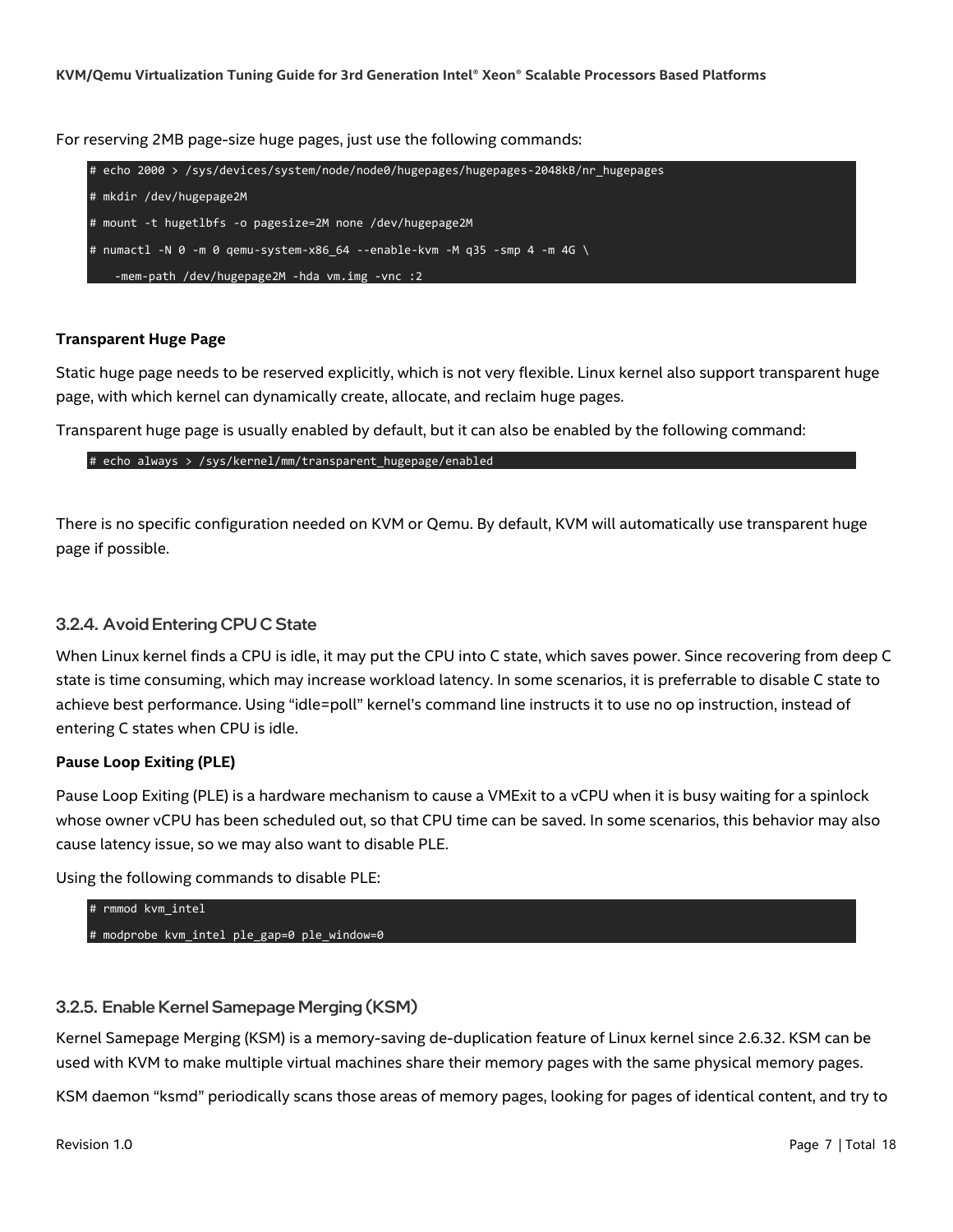merge them. The behavior of "ksmd" can be configured using sysfs interface in "/sys/kernel/mm/ksm". Major controls include:

| <b>Controls</b>  |                                                                                                                                                                                                    |
|------------------|----------------------------------------------------------------------------------------------------------------------------------------------------------------------------------------------------|
| run              | set to 0 to stop ksmd from running but keep merged pages, set to 1 to run ksmd, set to 2 to stop ksmd and unmerge all pages<br>currently merged, but leave mergeable areas registered for next run |
| pages to scan    | how many pages to scan before ksmd goes to sleep                                                                                                                                                   |
| sleep_millisecs  | How many milliseconds ksmd should sleep before next scan                                                                                                                                           |
| max_page_sharing | Maximum sharing allowed for each KSM page.                                                                                                                                                         |

More details please refer to Linux kernel documentation.

It is also possible to use "ksmtuned" service to fine tune the kernel ksm behavior at run time. Most Linux distributions include "ksmtuned" package.

Please note, there are 2 qemu command line options to control the KSM behavior. One is for the "-machine" option. Use following command line to specify global KSM behavior for this virtual machine (default is on):

#### -machine mem-merge=on|off…

Another one is for the memory-backend object specification. Use following command line to specify backend memory KSM behavior:

| -object memory-backend-file, id=id, merge=on off |
|--------------------------------------------------|
| -object memory-backend-ram,id=id,merge=on off    |
| -object memory-backend-memfd,id=id,merge=on off  |

This can be used for overriding global KSM setting of this virtual machine.

#### 3.2.6. Tuning KVM Halt Polling

KVM Halt Polling is a KVM feature that can be used to reduce the virtual machine latency. When the virtual machine decides to block or sleep due to any reason, the host can poll for some period before giving up the physical CPU to the scheduler, to see if the wakeup conditions can be true immediately again.

Usually it is actual workload dependent regarding to whether there will be performance gain by leveraging this mechanism. Latency advantage can be achieved when the virtual machine can be run again very quickly by at least saving the time going through the kernel scheduler (usually a few micro-seconds), especially if a workload has the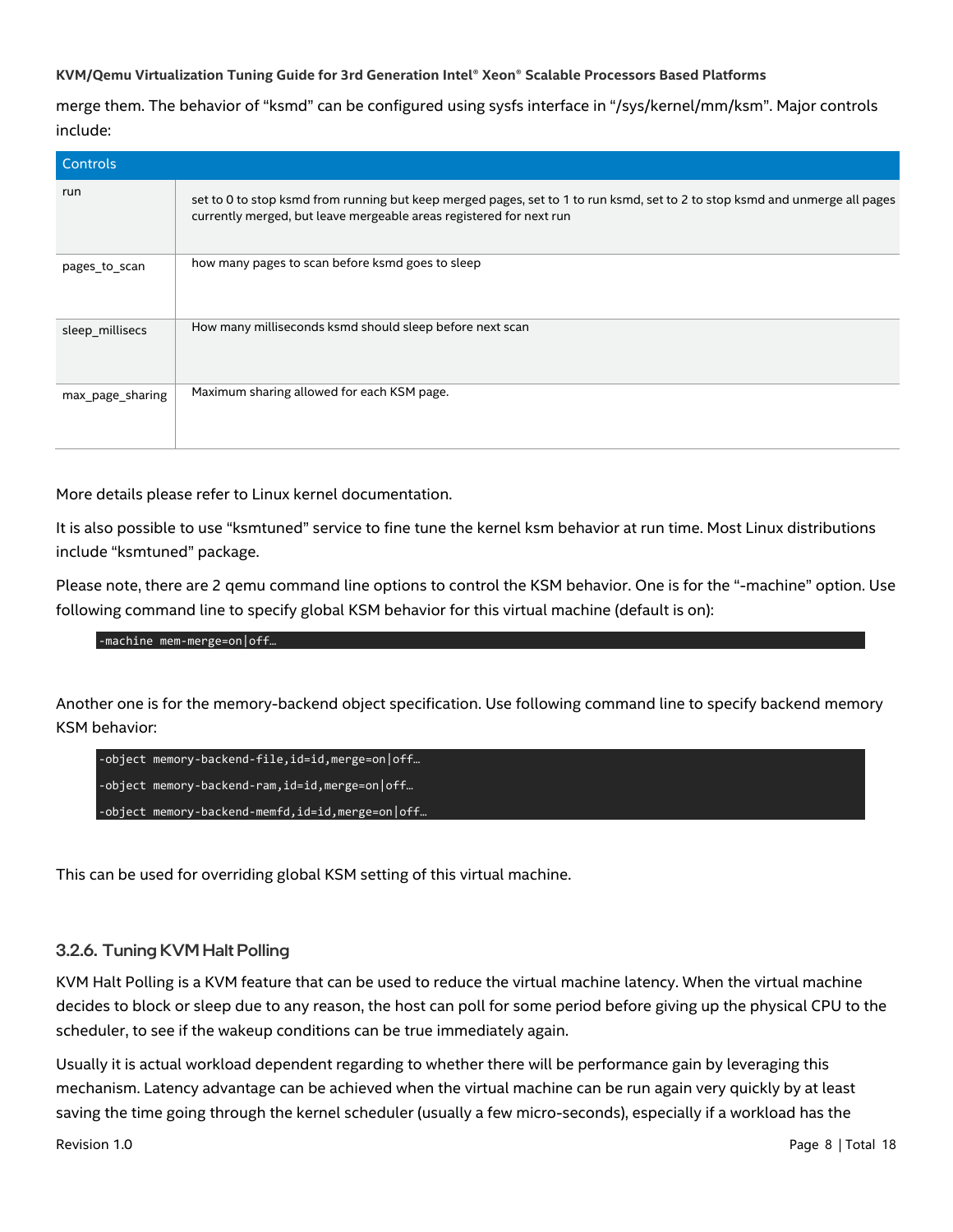characteristic that the time spent on halt polling is small and the time saved due to no-invoking of the scheduler is noticeable. On the other hand, since it increases CPU consumption to provide better responsiveness and lower latency, it may be counterproductive for some throughput workload where CPU resource is tight. So usually experiments need to be done to derive an optimal value of this polling time.

Use the following command to see and set the current poll time configuration:

|  |  | # cat /sys/module/kvm/parameters/halt poll ns         |
|--|--|-------------------------------------------------------|
|  |  | # echo 50000 > /sys/module/kvm/parameter/halt poll ns |

It is also possible to fine tune the halt poll behavior, for example, tuning other Halt Polling parameters like "halt\_poll\_ns\_grow". See Linux kernel documentation for more details.

#### 3.2.7. Using Exitless Local APIC Timer

Currently VMExits are required for emulated local apic timer due to both programming timer in guest and fire of emulated timer on the same physical CPU that vCPU residents. This causes a lot performance jitter for KVM/Qemu virtualization. With recent Linux kernel, it is possible to offload the timer injection to other housekeeping physical CPU via posted interrupt, with which no vmexit is required for virtual machine. This is especially beneficial to dedicated CPU scenario. It can be enabled by specifying housekeeping CPUs.

Housekeeping work is the periodic and routine work that run in the Linux kernel background, such as unbound timer callback execution, unbound workqueue execution, rcu grace periods tracking, etc. Use "nohz\_full" kernel command line option to specify non-housekeeping CPUs, that is, those physical CPUs that are moved away all their housekeeping work. An example is:

#### nohz\_full=1-35,73-107,37-71,109-143

Usually it is recommended to specify one housekeeping CPU for each NUMA node. For large systems, If the CPUs, memory, and caches are further partitioned, more housekeeping CPUs may be needed.

#### <span id="page-8-0"></span>3.3. Qemu Tuning

#### 3.3.1. Hints about host resource overcommit

When VM has dedicated physical CPUs or memory, some optimization can be tuned to improve performance.

#### **Disable MWAIT/HTL/PAUSE VMExit for Better Latency**

On Intel® Server Platform, it is possible to expose some host CPU power management capabilities to a virtual machine. In this way the virtual machine can manage to enable low power CPU states on idle, so that other CPUs/vCPUs can get turbo boost on demand. Meanwhile, without MWWAIT/HTL/PAUSE VMExit, the dedicated vCPU can have better latency for some workloads since it will not go through hypervisor idle handling. Please note this increases latency for other processes using the same host CPU in unpredictable way.

By default, this feature is disabled. Use the following Qemu command line option to enable virtual machine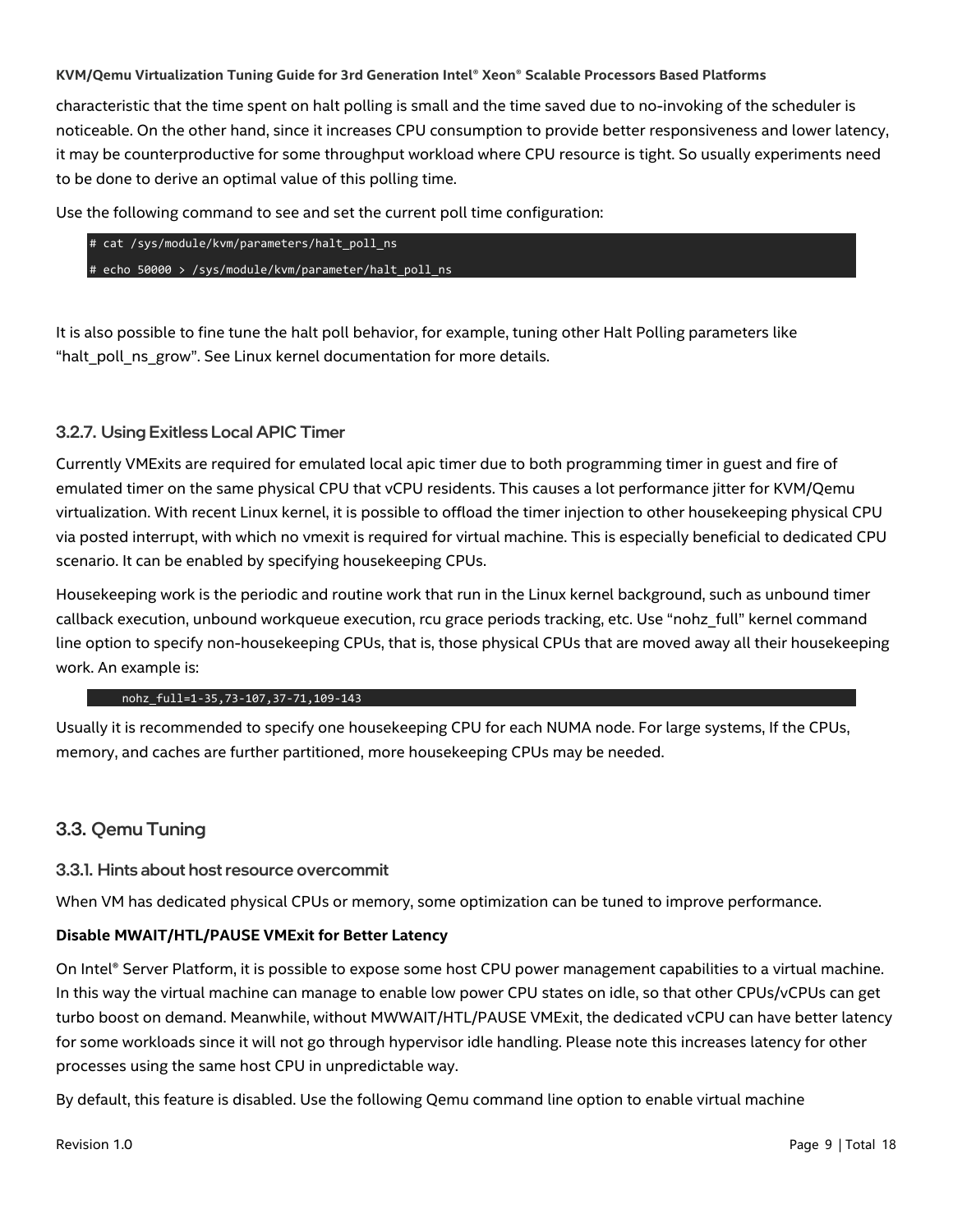management of power state:

--overcommit cpu-pm=on

#### **Locking Qemu and Guest Memory**

When host memory is not overcommitted, it is possible to lock Qemu and guest memory to reduce worst-case latency, thus reduce jitter for guest.

By default, this feature is disabled. Use the following Qemu command line option to lock memory:

--overcommit mem-lock=on

#### 3.3.2. Qemu Device Model Tuning

There are 2 usage models for virtual machine to access devices.

| Usage models       |                                                                                                                                                                                                                                                                                                                                                                                                                                               |
|--------------------|-----------------------------------------------------------------------------------------------------------------------------------------------------------------------------------------------------------------------------------------------------------------------------------------------------------------------------------------------------------------------------------------------------------------------------------------------|
| Passthrough Device | Physical devices are assigned directly to guest, device drivers in the virtual machine accesses the hardware<br>directly with low overhead. Since device bars can be accessed by guest driver via memory-mapped IO, IRQs<br>can be injected into running virtual machine directly without vmexit by posted interrupt, passthrough device<br>can usually achieve bare-metal level performance                                                  |
| Device Emulation   | Device emulation with backend physical device is another popular approach for virtual machine accessing<br>hardware. A virtual interface is exposed to virtual machine, while backend driver in host multiplex virtual<br>machine access to physical devices. Virtio is the most dominating virtual device interface standard in the<br>industry. It can be further divided to virtio-blk for block device and virtio-net for network adaptor |

There are not many general parameters to be tuned when passthrough devices are employed. This guide will focus on the tuning of virtio-net and virtio-blk devices.

#### 3.3.3. Tuning virtio-net & vhost-net

Virtio-net is the main virtual ethernet network interface for virtual machine in KVM/Qemu environment. Its functionality is described next. A frontend driver sits in the virtual machine kernel. Then guest workload issues network packets into the frontend device/driver via the virtqueues, which is shared ring buffer between frontend and backend. Then a backend driver is implemented as a user land driver in Qemu. Finally, it receives network packets from the virtqueues and transfers them to the physical network.

#### **Enable vhost-net**

User land Qemu virtio-net driver has some disadvantages. Context switch between kernel and Qemu is needed to handle packets. This is an expensive operation, causes a lot of processing time and packet process latency. Vhost-net is a kernel acceleration module for virtio-net, which offloads the virtio-net data plane handling from user land to kernel. It leverages Linux ioeventfd mechanism, any guest access to the virtqueue memory mapped notification address will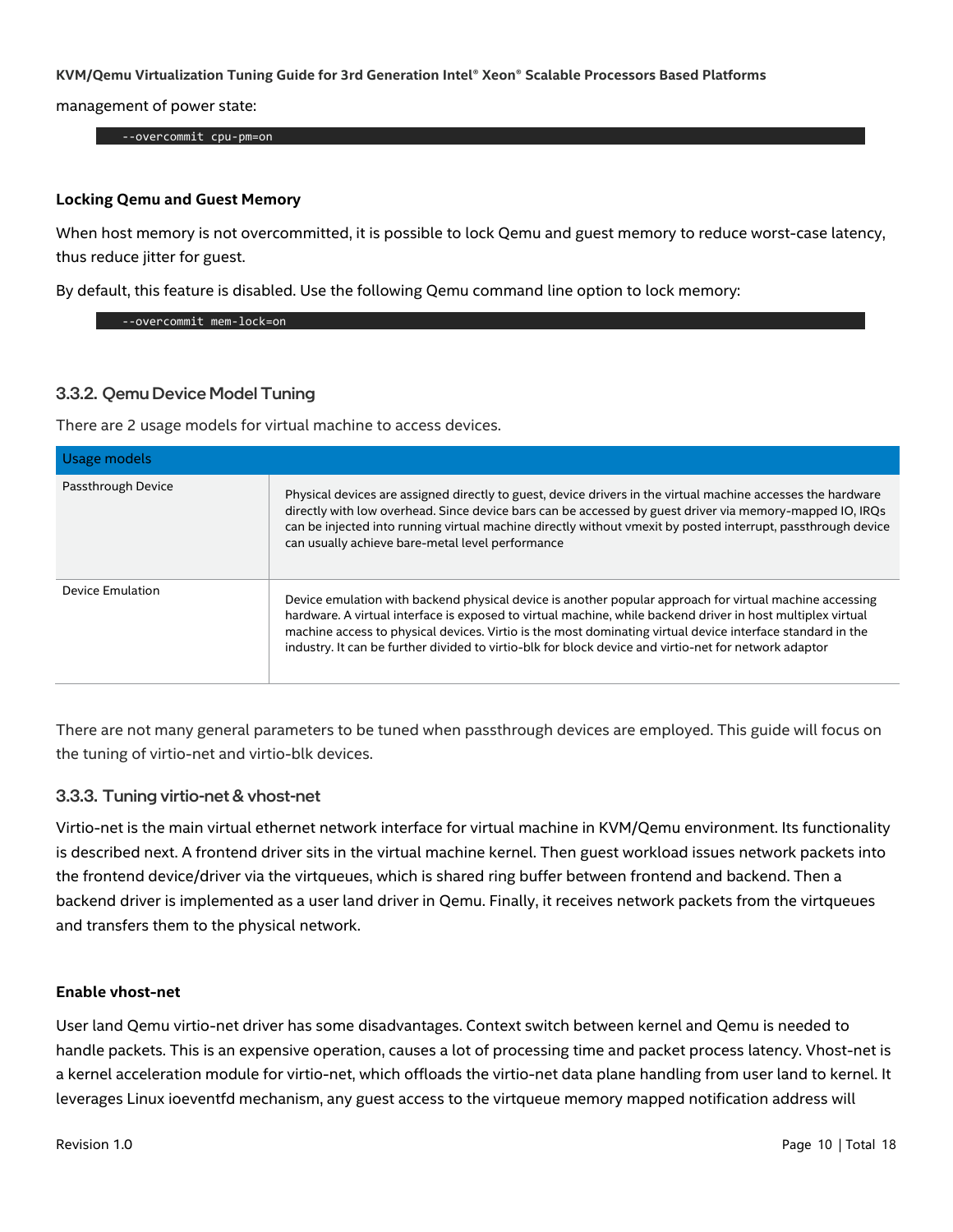directly invoke vhost-net worker thread to handle the packets. Meanwhile, Linux kernel irqfd mechanism is also leveraged so that IRQs can be injected into guest by any thread on host. These asynchronous mechanisms improve virtio-net performance a lot.

Use "vhost=on" in the "-netdev tap" Qemu command line option to enable vhost-net, like the following example

```
-netdev tap,id=nic0, vhost=on, script=$IFUP SCRIPT, downscript=no \
-device virtio-net-pci,netdev=nic0,mac=$MAC
```
#### **Enable Multiqueue**

As the number of vCPUs increases, it is desirable to enable multi-queue virtio-net to boost performance of network packet handling. One vCPU can be dedicated to one virtqueue so that the overall parallelism and throughput can be improved significantly.

Use "queues=<num>" in the "-netdev tap" Qemu command line option to specify the number of queues, and use "mq=on" in the "-device virtio-net-pci" command line option to expose multi-queue to guest, like the following example:

```
-netdev tap,id=nic0,vhost=on,queues=4,script=$IFUP_SCRIPT,downscript=no \
-device virtio-net-pci,mq=on,netdev=nic0,mac=$MAC
```
#### **Enable packed virtqueues**

Traditionally Virtio shares split queue between host and virtual machine. Packed virtqueues is an alternative compact virtqueue layout that is both read and written by both host and guest, which is more efficient regarding to performance.

Use "packed=on" in "-device virtio-net-pci" Qemu command line to enable packed virtqueues.

```
-netdev tap,id=nic0,vhost=on,queues=4,script=$IFUP_SCRIPT,downscript=no \
-device virtio-net-pci,mq=on,packed=on,netdev=nic0,mac=$MAC
```
#### **Enable Zero Copy Transmission**

To enable transmission zero copy in Linux kernel vhost-net driver, use the following commands:

```
# modprobe -r vhost_net
# modprobe vhost_net experimental_zcopytx=1
```
And the following to verify it has been set successfully:

# cat /sys/modules/vhost net/parameters/experimental\_zcopytx

#### **Enable Queue Polling**

Vhost-net is also possible to enable Queue Polling for better performance. The basic idea is to busy wait for a while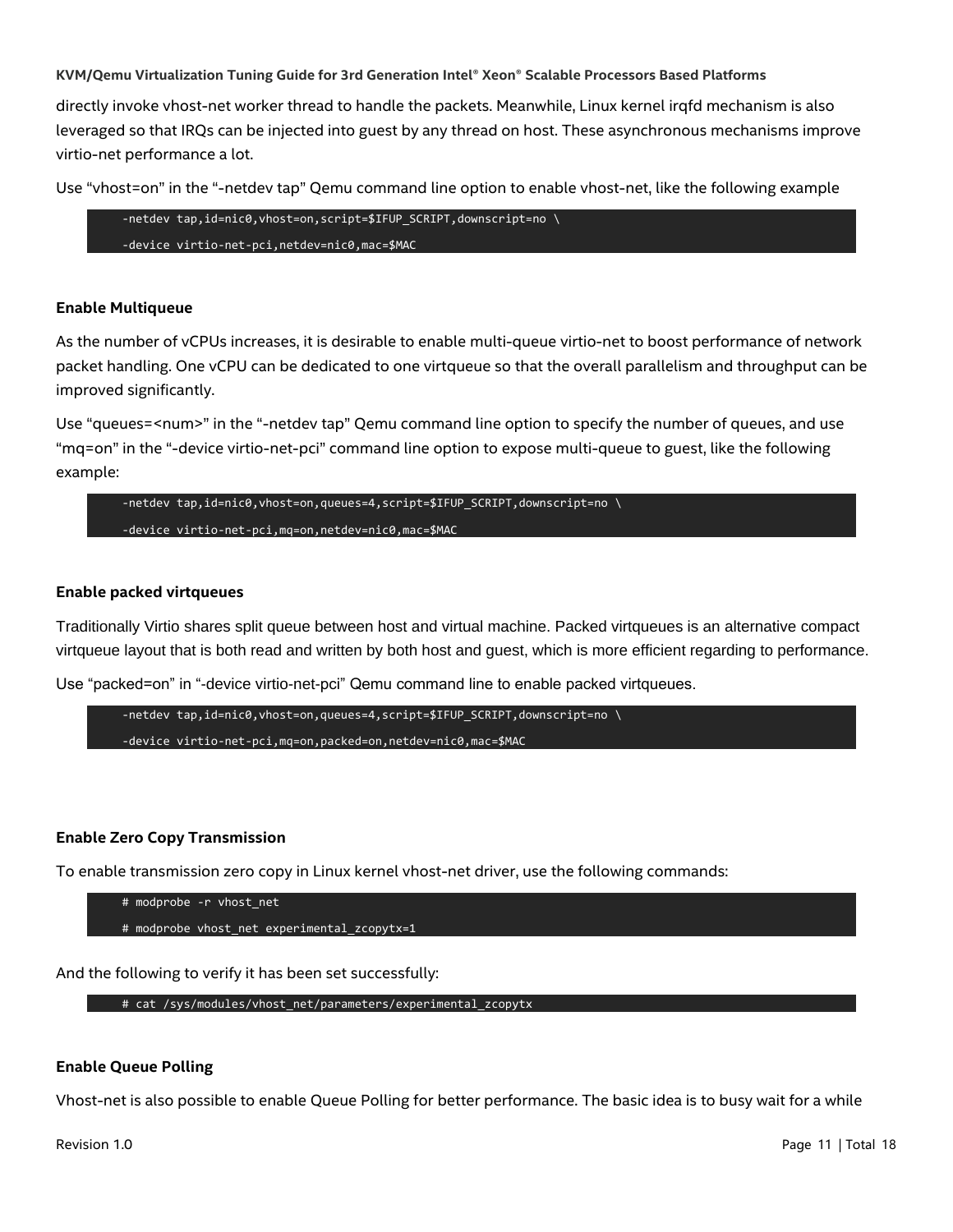after all packets has been handled to see if there is any new packet arriving.

Use "poll-us=<poll-time>" to specify microseconds to poll in "-netdev tap" Qemu command line:

-netdev tap,id=nic0,vhost=on,poll-us=50000,queues=4,script=\$IFUP\_SCRIPT,downscript=no \ -device virtio-net-pci,mq=on,packed=on,netdev=nic0,mac=\$MAC

#### 3.3.4. Tuning Virtio-blk

The Virtio storage device presents a virtual block device interface to the virtual machine. It is commonly deployed storage device that provides good performance in virtualization environment. There are 2 categories of virtio storage devices, one is virtio-blk, the other is virtio-scsi. Usually if no large number of disks or full SCSI support is needed, virtioblk is preferred in performance-critical use scenarios. This guide focus on the tuning of virtio-blk.

#### **Cache Modes**

Virtio-blk can have different cache modes regarding to leveraging host cache or not. Use "cache=none", "cache=writethrough", "cache=writeback", "cache=directsync" or "cache=unsafe" in "-drive" Qemu command line to specify desired cache mode.

| Cache Mode   | <b>Description</b>                                                                                                           |
|--------------|------------------------------------------------------------------------------------------------------------------------------|
| writethrough | Use O DSYNC semantics to access hardware, writes only complete when data committed to storage device                         |
| none         | Use O DIRECT semantics to access hardware, host page cache is bypassed                                                       |
| writeback    | No O DSYNC or O DIRECT is assumed, so host page cache is used                                                                |
| unsafe       | Similar with "writeback", meanwhile ignore flush commands from virtual machine                                               |
| directsync   | Both O DSYNC and O DIRECT are assumed. Host cache is bypassed, writes only complete when data committed to<br>storage device |

Choosing different cache mode may result in huge performance difference. High end system usually uses "cache=none" to avoid extra data copying.

#### **IO Mode**

When Qemu virtio-blk handles requests, it can employ different IO mode. The Qemu block drive option "aio=native" leverages Linux native libaio asynchronous block IO mechanism to issue the requests to Linux kernel. The option "aio=io\_uring" leverages the new Linux io\_uring block IO API to issue the requests. While the option "aio=threads" spawns a pool of Qemu threads to handle requests.

Generally speaking, "aio=native" has better performance than "aio=threads", because of the asynchronous nature of the native aio mechanism. However, when CPU bandwidth is the bottleneck of the requests handling, "aio=threads" can spread the requests to different Qemu threads to increase the process parallelism, which improves throughput.

Hardware storage device, such as SSD and NVMe devices, usually have fixed hardware queue depth to accommodate user IO requests. Linux native aio mechanism blocks when the requests from user land exceeds the hardware queue depth, it busy-waits the underlying hardware storage device until previous requests completed so that leave room for new requests. This may waste CPU time. A general suggestion is to issue only number of requests equal to the hardware queue depth, and meanwhile keep the queue depth full.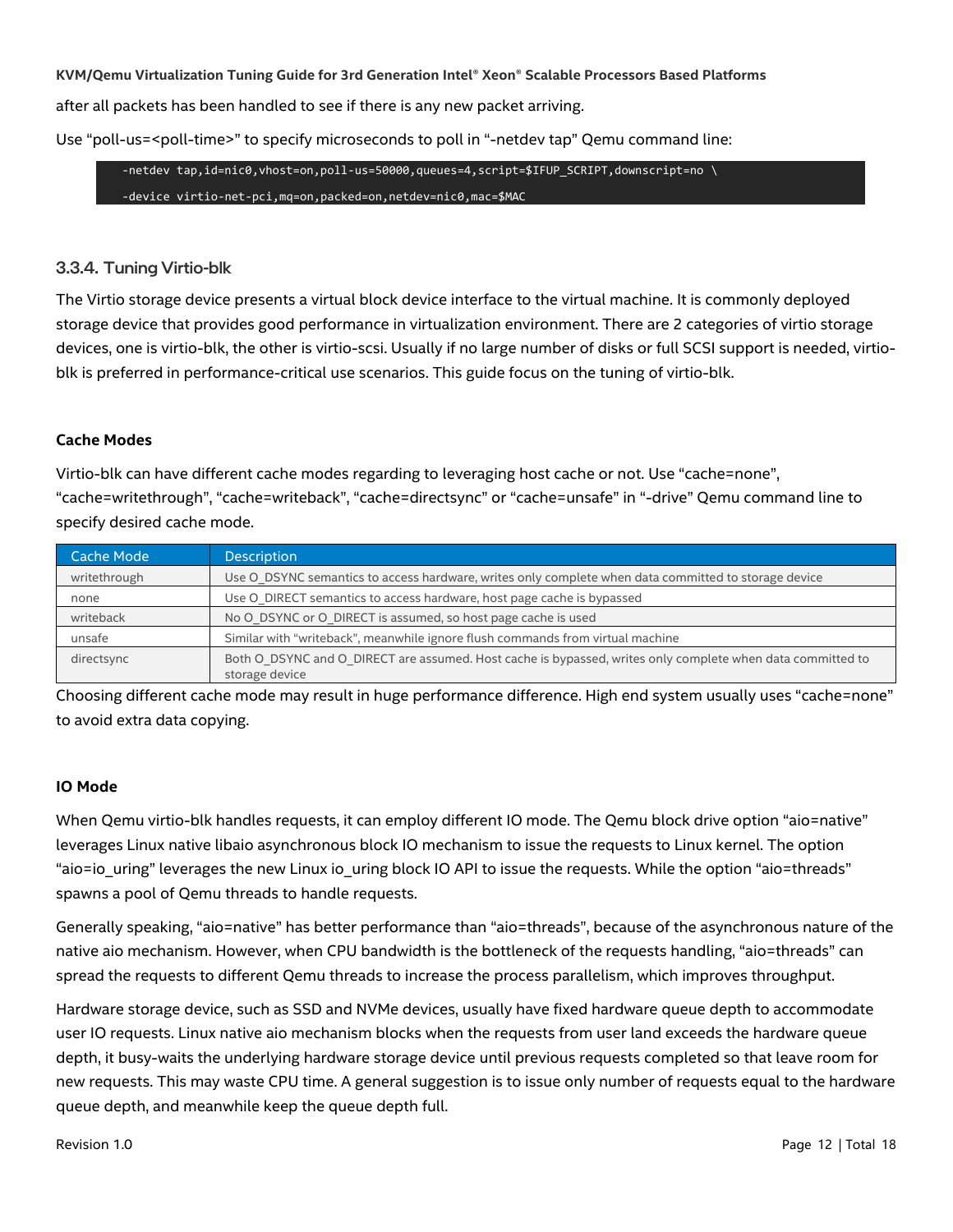Linux io uring mechanism has a kernel thread to receive requests from user land. When the requests issued from user land exceeds the hardware queue depth, the kernel thread tries to keep it in its cache, so the user land application doesn't need to block, thus saving time for more data processing for the application. In general, "aio=io\_uring" can have better performance than "aio=native" if the extra kernel thread cost is not considered.

#### **Enable Multi-queue**

Multi-queue virtio-blk enables concurrent handling of different virtqueues by different vCPUs. It improves parallelism of request processing, especially when full kernel multi-queue block driver is also enabled.

Usually specifying the same number of virtqueues as the underlying hardware queue can provide the best performance. Use "num-queues=<num>" in "-device virtio-blk-pci" Qemu command line to specify the queue number.

-drive if=none,id=drive0,file=\$blk\_dev,format=raw,cache=none,aio=native \ -device virtio-blk-pci,num-queues=4,drive=drive0 \

#### **Enable packed virtqueues**

Traditionally Virtio shares split queue between host and virtual machine. Packed virtqueues is an alternative compact virtqueue layout that is read and written by both host and guest, which is more efficient regarding to performance.

Use "packed=on" in "-device virtio-blk-pci" Qemu command line to enable packed virtqueues.

-drive if=none,id=drive0,file=\$blk\_dev,format=raw,cache=none,aio=native \ -device virtio-blk-pci,packed=on,num-queues=4,drive=drive0 \

#### **Enable IOthread**

With IOthread feature enabled, a dedicated thread will be created to handle virtio-blk queues. This thread decouples from the Qemu's global mutex for IO handling. It also allows to pin the IO handling of devices to different CPU on appropriate NUMA node. Both improves parallelism of IO handling.

Use "-object iothread" to create an iothread, and use "iothread=<iothread id>" in "virtio-blk-pci" Qemu command line to enable iothread for virtio-blk.



#### <span id="page-12-0"></span>3.4. Guest Kernel Tuning

There are also some parameters in virtual machine kernel that can be tuned to achieve better performance.

#### 3.4.1. Enable Guest Halt Polling

Guest Halt Polling is a guest side mechanism to improve the vCPU halt handling for better performance. Halting a vCPU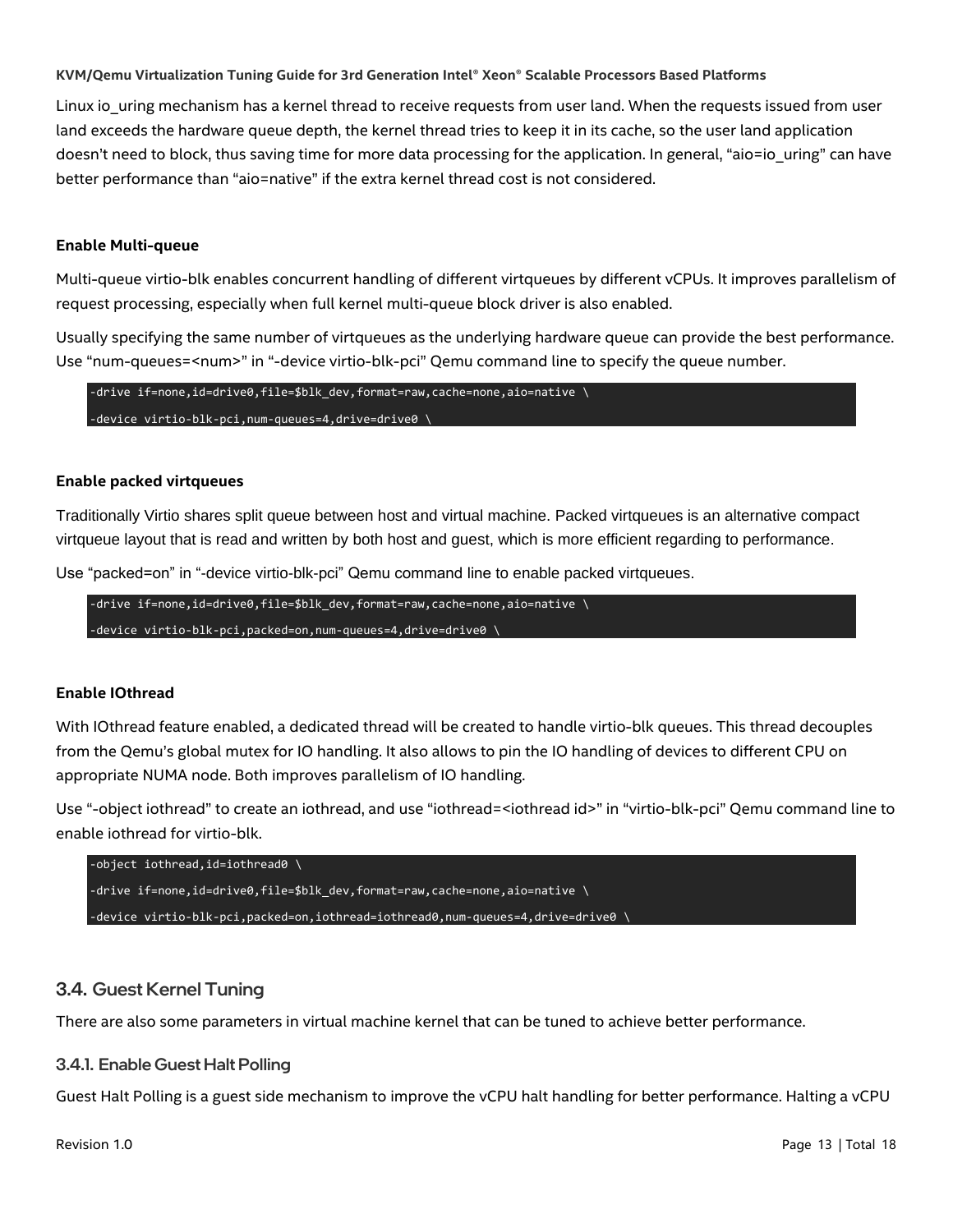involves vmexit to host and may also involve halting the physical CPU, which imposes a latency penalty. When Guest Halt Polling is enabled, the vCPU will busy wait for a period in case a task in virtual machine becomes schedulable.

Compared with host side polling, it also has the benefit that the POLL flag is set during polling so that other vCPUs will avoid sending IPIs when performing wakeup. This will save the time of IPI handling. On the other hand, since it doesn't invoke vmexit, it may waste host CPU time if there are runnable tasks on the host side.

A global fixed guest halt poll ns value can be configured to indicate the maximum amount of polling time.

#### # echo 50000 > /sys/module/haltpoll/parameters/guest halt poll ns

It is also possible to fine tune the halt poll behavior, see Linux kernel documentation for more details.

Please note, to enable Guest Halt Polling, the kernel command line of the virtual machine must not include "idle=xxx". Otherwise Guest Halt Polling will be masked.

#### 3.4.2. Request Queue Affinity for Multiqueue Block Device

When multi-queue is enabled for the block device, it is important to set up proper queue parameters to achieve best performance. For each block device, there is a directory in the "sysfs" tree, aka "/sys/block/xxx/queue/", for parameters of this block device.

Request Queue Affinity ("rq\_affinity") is one of the parameters that can be tuned. When it is set to '1', the block layer will send the I/O completion to the vCPU group that originally submitted the request. This can cause bottleneck in some use scenarios where only one vCPU to handle the request completions. In such cases, in order to maximize distribution of completion processing, this option can be set to '2' to force the completion to run on the requesting vCPU.

#### # echo 2 > /sys/block/vdb/queue/rq\_affinity

It is also possible to tune other parameters for the queue. Please refer to Linux kernel documentation for more details.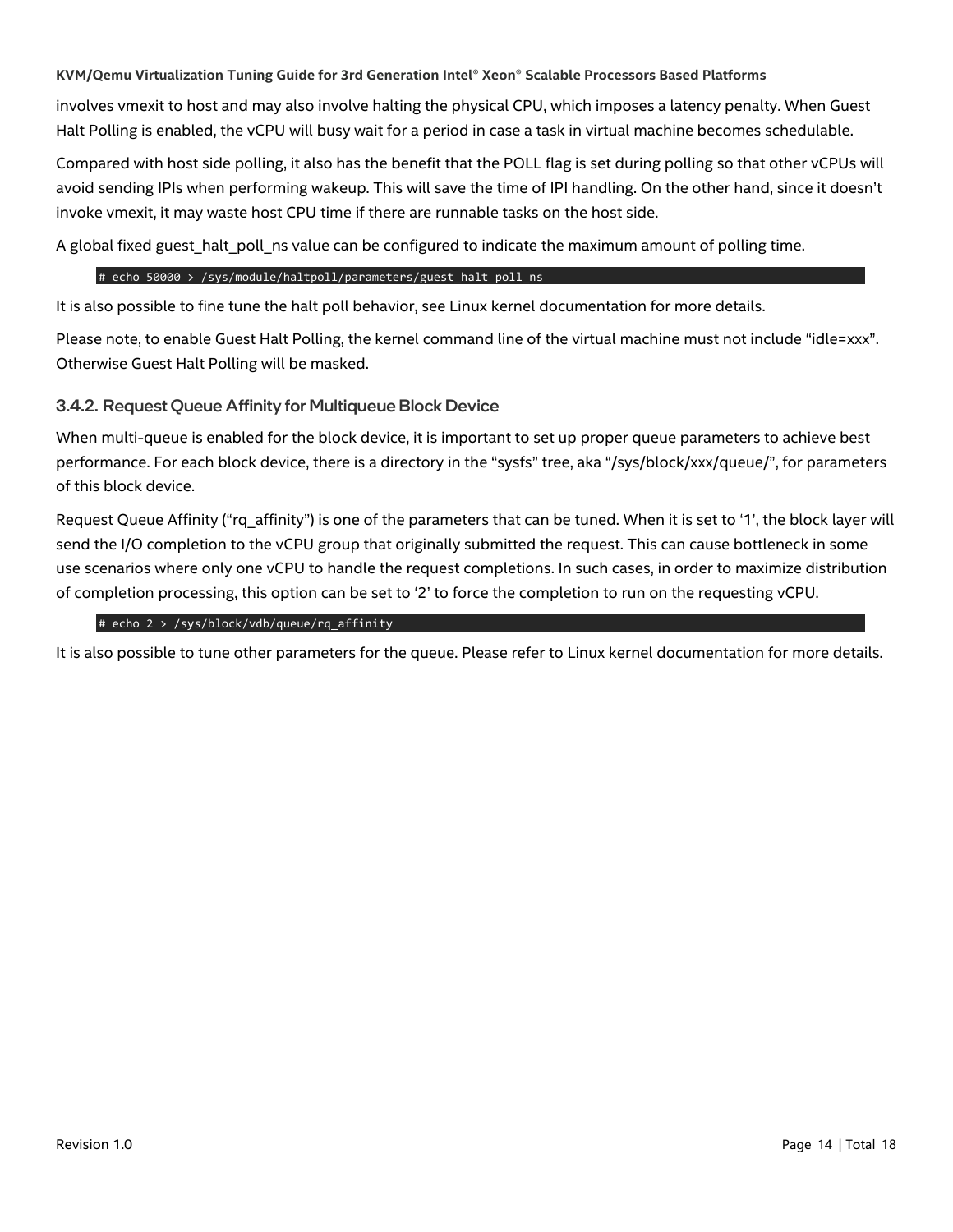## <span id="page-14-0"></span>4. Using Intel® Optane™ Persistent Memory to Boost Performance

Intel® Optane™ persistent memory (PMem) is an innovative memory technology and is a new category between memory and storage. Intel® persistent memory is similar to DRAM in performance and can store data persistently like an SSD. Intel Optane PMem has three single capacities of 128GB, 256GB and 512GB, and up to 3TB capacity can be supported per processor per server, which is much larger than that of DDR, and at a lower price.

Intel persistent memory supports the following two modes:

- 1) Memory Mode: the operating system views Intel persistent memory as the system's primary memory, DRAM as the cache for Intel persistent memory. It does not require making any changes to your applications before they run in this large volatile memory pool.
- 2) App-Direct Mode: Available for both DRAM Intel persistent memory. In this case, Intel PMem is a low latency, byte addressable memory pool, requiring your applications to manage hierarchical data storage, and thus making changes to your applications.

In KVM/Qemu virtualization environment, App-Direct Mode of Intel persistent memory can be used to present a NVDIMM to virtual machine for performance boost.

To enable Intel Optane PMem in Linux, the following kernel configuration need to be set:

| <b>Linux Kernel Configuration</b> |
|-----------------------------------|
| CONFIG ND PFN = $m$               |
| CONFIG NVDIMM DAX = $y$           |
| CONFIG DEV DAX PMEM = $m$         |
| CONFIG_FS_DAX_PMD = $y$           |
| $CONFIG_LIBNVDIMM = y$            |
| CONFIG BLK DEV PMEM = m           |
| $CONFIG_ND_BLK = m$               |
| CONFIG_ND_CLAIM = y               |
| $CONFIG_ND_BTT = m$               |
| CONFIG BTT=y                      |
| CONFIG ND PFN = $m$               |
| CONFIG NVDIMM PFN = $y$           |
| CONFIG NVDIMM DAX = $y$           |
| CONFIG_DAX_DRIVER = $y$           |
| CONFIG DAX = $y$                  |
| CONFIG DEV DAX = $m$              |
| CONFIG_DEV_DAX_PMEM = m           |
| CONFIG_NVME = $y$                 |
| CONFIG_FS_DAX = $y$               |
| CONFIG_FS_DAX_PMD = y             |

#### <span id="page-14-1"></span>4.1. App-Direct Mode Setting

- 1. Install ipmctl(1) and ndctl(1) package according to the Linux distribution.
- 2. Use the following command to check nvdimm information

# ipmctl show -dimm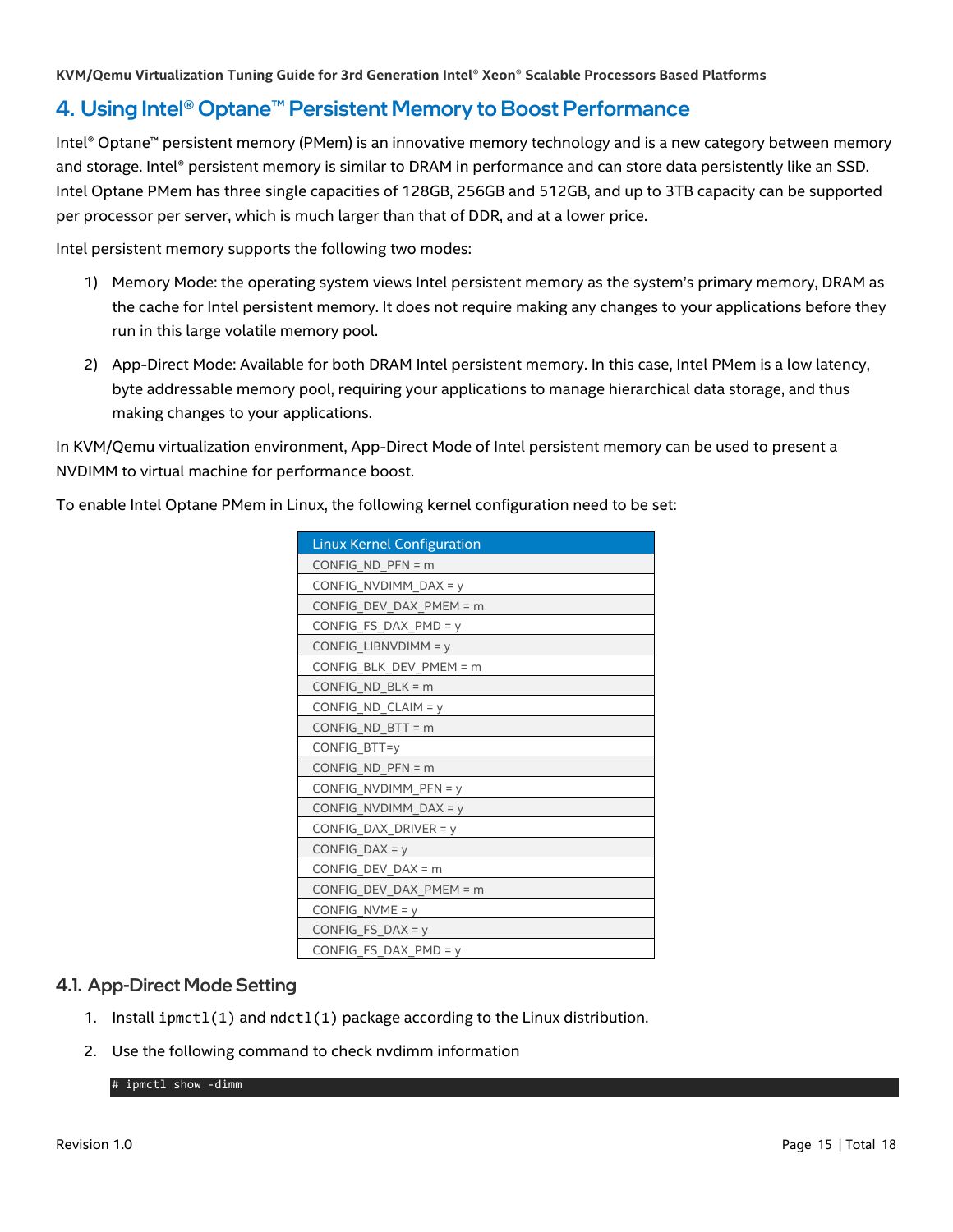3. Configure Intel Optane PMem as App-Direct Mode

# ipmctl create -goal PersistentMemoryType=AppDirect

4. Reboot the server

# reboot

5. Check current mode

# ipmctl show -memoryresources

#### <span id="page-15-0"></span>4.2. Setup App-Direct Mode NVDIMM for Virtual Machine

- 1. Configure Intel persistent memory into App Direct mode
- 2. Create a namespace with the devdax mode # ndctl create-namespace -m dax -e namespace1.0 -f
- 3. Check the namespace, the individual devdax mode NVDIMM device can be seen as /dev/dax0.0, etc. # ls /dev/dax\*
- 4. Start VM by following QEMU command line:

```
-machine accel=kvm, nvdimm
-m 32G,slots=32,maxmem=1T
-object memory-backend-file,id=mem1,share,mem-path=/dev/dax0.0,size=100G,align=128M
-device nvdimm, memdev=mem1,id=nv1,label-size=128k
```
5. Login into the virtual machine, check if the nvdimm can be seen by the Guest

#### # ls /dev/pmem\*

6. In virtual machine, filesystem such as ext4 can be created on PMEM backed block device and mount to the virtual machine.

# fdisk /dev/pmem\* # mkfs.ext4 /dev/pmem\*1 # mount /dev/pmem\*1 /mnt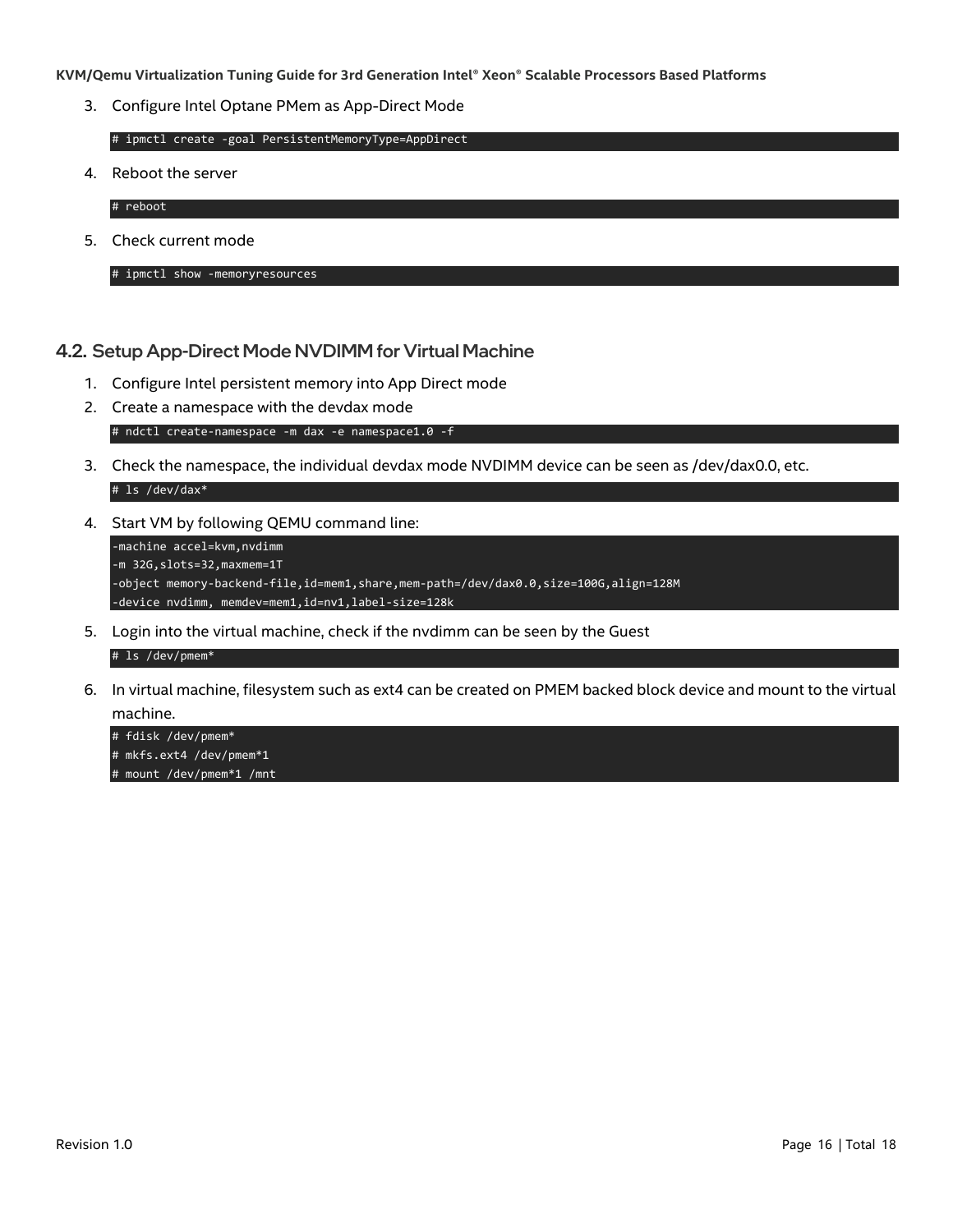## <span id="page-16-0"></span>5. Using Intel® QuickAssist Accelerator to Boost Performance

Intel® QuickAssist Technology (Intel® QAT) provides hardware acceleration to assist with the performance demands of securing and routing Internet traffic and other workloads, enhance security and compression performance in cloud, networking, big data, and storage applications.

Intel® QuickAssist Accelerator is a PCIe card that needs to be inserted into the PCIe slot in the server. Below is a picture of the Intel QuickAssist Accelerator card.



After the card is installed, BIOS settings need to be updated and set the PCIe link speed to Gen4 and X16 for highest possible performance. Please refer to [\[1\]](#page-17-0) for more detailed information on how to configure, install and assign Intel QAT to virtual machine on CentOS 7 with Virtual Machine Manager. This guide focus on describing how to manually assign Intel QAT VFs to virtual machine.

Once Intel QAT is configured on host, the following commands can be used to passthrough QAT devices to virtual machine:

1. Create Virtual Functions (VF) for the QAT Physical Function

```
# echo $num_vfs > /sys/bus/pci/devices/$qat_pf_device_bdf/sriov_numvfs
```
2. Bind to vfio-pci driver

```
# echo –n $qat_vf_bdf > /sys/bus/pci/devices/$qat_vf_bdf/driver/unbind
# echo –n "qat_vf_vendor_id:qat_vf_device_id" > /sys/bus/pci/drivers/vfio-pci/new_id
# echo –n $qat_vf_bdf > /sys/bus/pci/drivers/vfio-pci/bind
```
3. Using following Qemu command line option to passthrough QAT to virtual machine

```
-device vfio-pci,host=$qat_vf_bdf
```